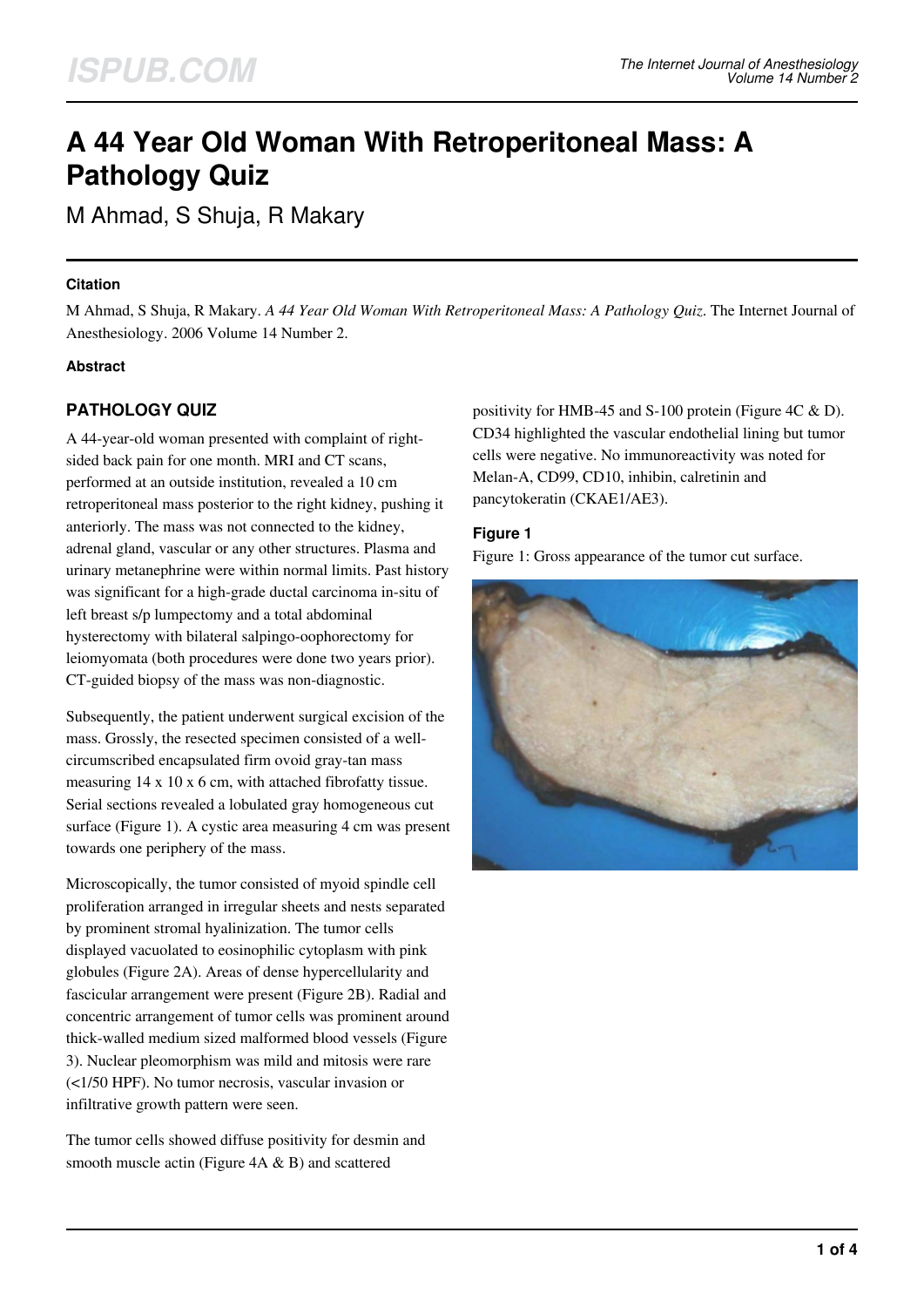#### **Figure 2**

Figure 2: Microscopic pictures representative of the tumor (H&E x 200).



#### **Figure 3**

Figure 3: Concentric arrangement of tumor cells around thick-walled malformed blood vessels (H&E x 200).



#### **Figure 4**

Figure 4: Immunostains (A: Desmin; B: Smooth muscle actin; C: HMB-45; D: S-100 x 100).



## **WHAT IS YOUR DIAGNOSIS?**

Pathologic Diagnosis: PEComa (tumor showing perivascular epithelioid differentiation) with features favoring angiomyolipoma.

We report a case of PEComa with features of angiomyolipoma in a 44-year-old woman presenting as a retroperitoneal mass posterior to the right kidney. Grossly, the tumor was 14 x 10 x 6 cm, well circumscribed and firm, with a lobulated gray tan homogenous cut surface and focal area of cystic change. Microscopically, the tumor was formed of myoid spindle cells with radial and concentric arrangement around thick-walled malformed blood vessels. Smooth muscle and vascular components were dominant in the tumor with absence of lipomatous component despite extensive sampling. Areas of dense hypercellularity with fascicular pattern were focally present. The tumor immunopositivity for melanocytic (HMB-45, S-100) and smooth muscle markers (desmin, smooth muscle actin) was typical for PEComa. The tumor histomorphology and absence of immunoreactivity for pancytokeratin (CKAE1/AE3), CD99, CD10, inhibin, and calretinin excluded desmoplastic small round cell tumor, adrenocortical tumor, renal cell carcinoma and mesothelioma.

PEComas are a family of related mesenchymal tumors distinctive for "perivascular epithelioid cells" and immunoreactivity to both melanocytic and smooth muscle markers.[<sup>1</sup> ] The PEComa group of tumors includes angiomyolipoma (AML), lymphangiomyomatosis, clear cell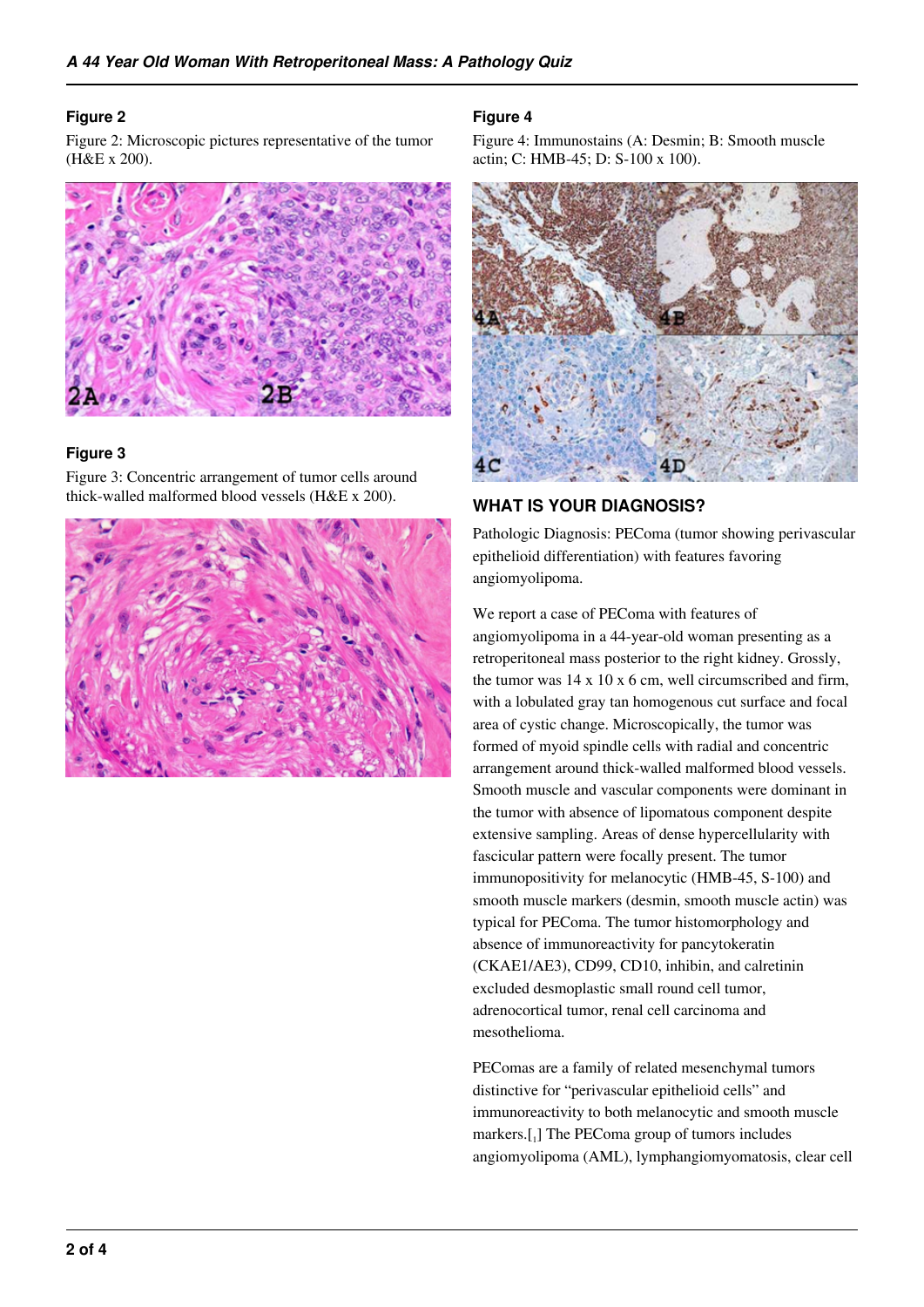"sugar" tumor of lung, and rare similar tumors reported in a variety of visceral and soft tissue sites. $\begin{bmatrix} 1 \\ 12 \end{bmatrix}$ 

Angiomyolipoma most commonly arises in the kidney. It may also occur in the liver and very rarely in other anatomical sites such as retroperitoneum, nasal cavity, oral cavity, heart, colon, lung, and skin. $[\frac{345678910}{245678910}]$ 

In the classic form of AML a triphasic admixture of smooth muscle cells, thick walled vessels and adipose tissue are present, but the relative proportion of different components is variable. Some cases predominantly exhibit only one or two tissue components, rare cases are exclusively formed of only one component such as the monotypic epithelioid variant of AML. $[I_{11}]$  Our case showed biphasic angiomyomatous components with no detectable lipomatous element.

Angiomyolipoma can be associated with several hereditary disorders including tuberous sclerosis complex (TSC), Von Hippel Lindau syndrome, autosomal dominant (adult type) polycystic kidney disease and Von Recklinghausen disease. Among these hereditary disorders, TSC shows the highest association with renal AML.[3] TSC is a group of autosomal dominant genetic disorders caused by germ-line mutation at the chromosomes 9q34 and 16p13.3 in the genes encoding for the protein hamartin (TSC1 gene) and tuberin (TSC2 gene) respectively. About 80% of patients with TSC are affected by AML, which can be multiple and bilateral in these patients. Almost half of patients with renal AML present with manifestations of  $TSC$ .[12] The association of TSC with hepatic AML is less frequent being present in only 5-10% of patients. $\left[\begin{smallmatrix} 3 \end{smallmatrix}\right]$ 

The criteria of malignancy or those predictive of aggressive tumor behavior are not yet well defined for AML due to the rarity of these lesions. The data from the rare aggressive cases associated with metastases and death suggested that adverse features include any combination of tumor size >8 cm, infiltrative growth, marked hypercellularity, high nuclear grade, mitotic activity >1 mitosis/50HPF, atypical

mitosis and coagulative necrosis. $[12]$  However, metastases were also reported from PEComas that showed no histological features of malignancy. $[13]$  This case was considered to be of "uncertain malignant potential", and close follow-up of the patient was recommended due to the

large size of tumor (14 cm) and presence of focal areas of hypercellularity.

#### **References**

1. Gal AA, Koss MN, Hochholzer L et al. An immunohistochemical study of benign clear cell ('sugar') tumor of the lung. Arch. Pathol. Lab. Med. 1991; 115: 1034–1038.

2. Bonetti F, Pea M, Martignoni G et al. Cellular heterogeneity in lymphangiomyomatosis of the lung. Hum. Pathol. 1991; 22: 727-728

3. Tsui WM, Colombari R, Portmann BC et al. Hepatic angiomyolipoma: a clinicopathologic study of 30 cases and delineation of unusual morphologic variants. Am. J. Surg. Pathol. 1999; 23: 34–48.

4. Fegan JE, Shah HR, Mukunyadzi P and Schutz MJ. Extrarenal retroperitoneal angiomyolipoma. South Med. J.1997; 90:59-62.

5. Gatalica Z,Lowry LD and Perterson RO.

Angiomyolipoma of the nasal cavity: Case report and review of literature. Head Neck. 1994; 16: 278-281.

6. Yamamoto K, Nakamine H and Osaki T.

Angiomyolipoma of the oral cavity: report of two cases. J Oral Maxillofac Surg. 1995; 53: 459-461.

7. Shimizu M, Manabe T, Tazelaar HD, et al.

Intramyocradial angiomyolipoma. Am J Surg Pathol. 1994; 18: 1164-1169.

8. Maesawa C, Tamura G, Sawada H, et al.

Angiomyolipoma arising in the colon. Am J Gastroenterol. 1996; 91: 1852-1854.

9. Guinee DG Jr, Thornberry DS, Azumi N, et al. Unique pulmonary presentation of an angiomyolipoma: analysis of clinical, radiographic, and histologic features. Am J Surg Pathol. 1995; 19: 476-480.

10. Val-Bernal JF and Mira C. Cutaneous angiomyolipoma. J Cutan Pathol. 1996; 23: 364-368.

11. Martignoni G, Pea M, Bonetti F et al. Carcinoma like monotypic epithelioid angiomyolipoma in patients without evidence of tuberous sclerosis: a clinicopathologic and genetic study. Am. J. Surg. Pathol. 1998; 22: 663–672. 12. Hornick JL and Fletcher CDM. PEComa: what do we know so far? Histopathology 2006; 48: 75-82. 13. Folpe AL, Goodman ZD, Ishak KG et al. Clear cell myomelanocytic tumor of the falciform ligament/ligamentum teres: a novel member of the perivascular epithelioid clear cell family of tumors with a predilection for children and young adults. Am. J. Surg. Pathol. 2000; 24: 1239–1246.